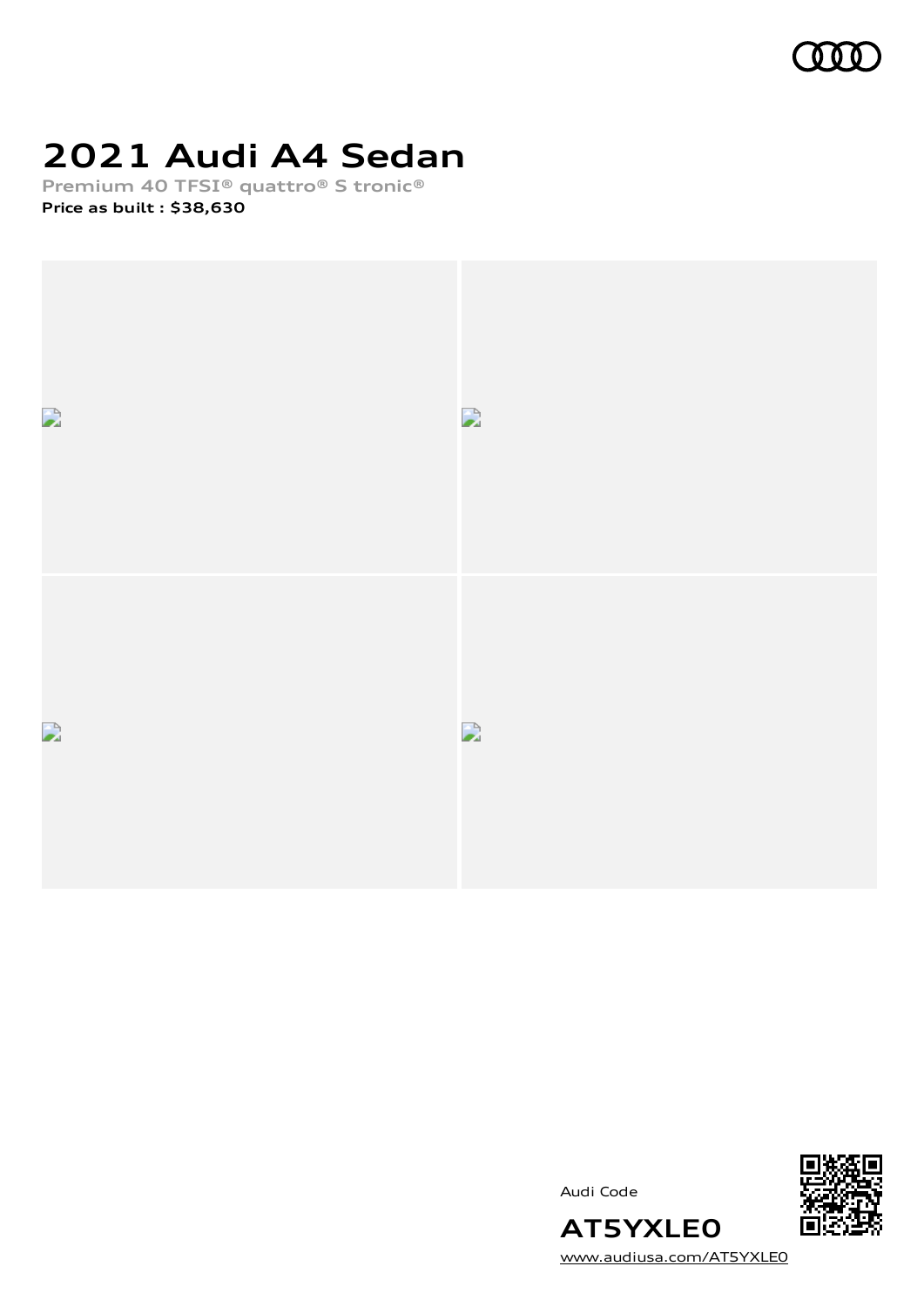## **Summary**

#### **Audi 2021 Audi A4 Sedan** Premium 40 TFSI® quattro® S tronic®

**Price as buil[t](#page-9-0)** \$38,630

### **Exterior colour**

Glacier White metallic

## D

### **Further Information**

Type of vehicle Used car Mileage 5,064 miles

**Warranty**

**Interior colour**

| Seats     | <b>Black</b>                       |
|-----------|------------------------------------|
| Dashboard | Black                              |
| Carpet    | Black                              |
| Headliner | Black (45 TFSI®) / Gray (40 TFSI®) |

### **Technical Specifications**

Engine type 2.0-liter four-cylinder Displacement/Bore and 1,984/82.5 x 92.8 cc/mm stroke Max. output 201 HP Torque 236 lb-ft@rpm Top track speed [1](#page-9-0)30 mph $<sup>1</sup>$ </sup> Acceleration (0 - 60 mph) 6.3 seconds Recommended fuel Premium

#### **Audi Code** AT5YXLE0

**Your configuration on www.audiusa.com** [www.audiusa.com/AT5YXLE0](https://www.audiusa.com/AT5YXLE0)

No

**Commission number** 02892ac10a0e09a91b4e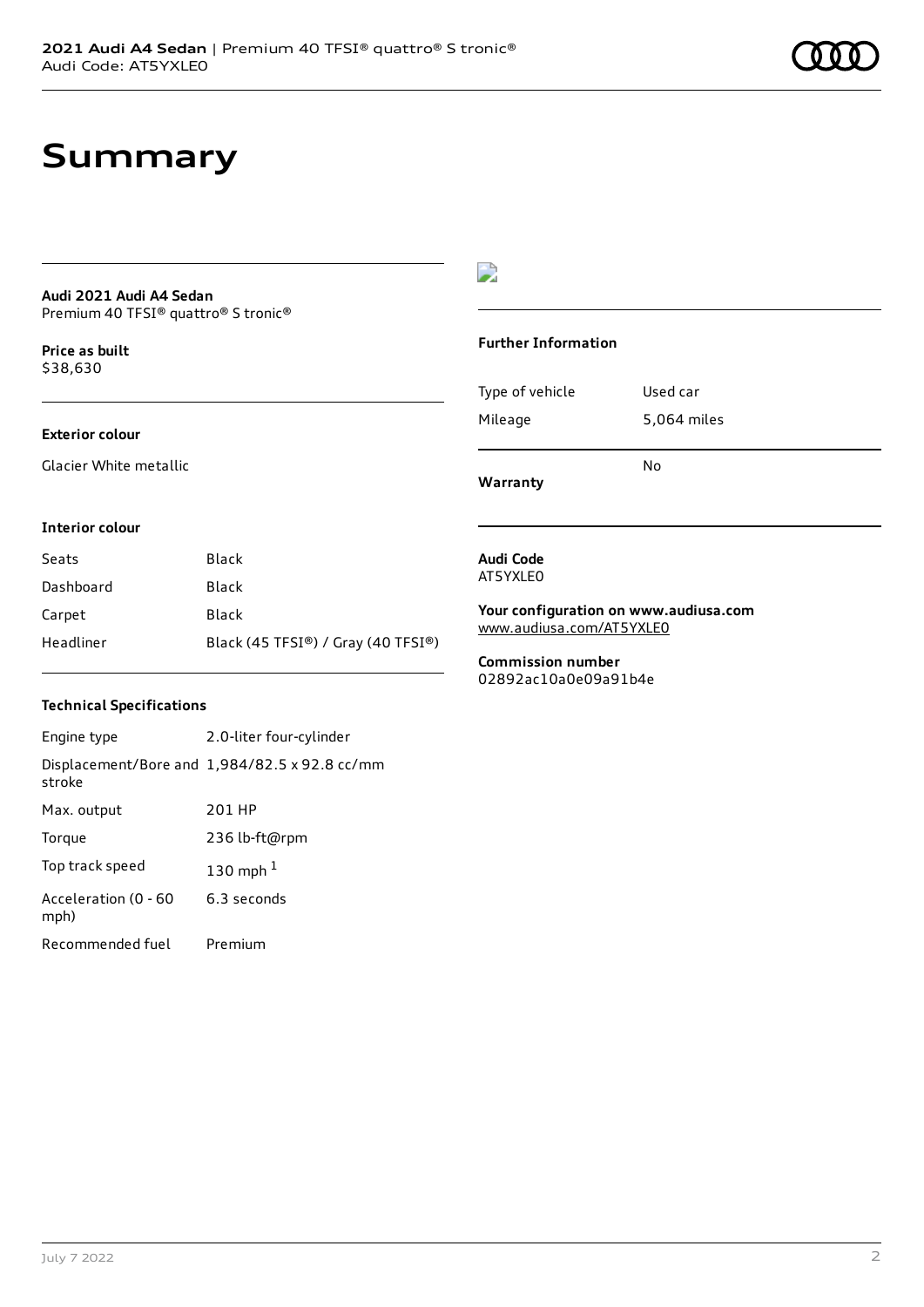# **Equipment**

Glacier White metallic

Audi advanced key—keyless start, stop and entry with hands-free trunk release

Power-adjustable, auto-dimming, heated exterior side mirrors with memory

18" 10-spoke-dynamic design wheels, bi-color finish

Convenience package

Gray Oak Natural Wood inlays

Parking system plus

Audi pre sense® rear

Audi side assist with Rear cross traffic assist and Vehicle exit warning

SiriusXM® with 90-day All Access trial subscription







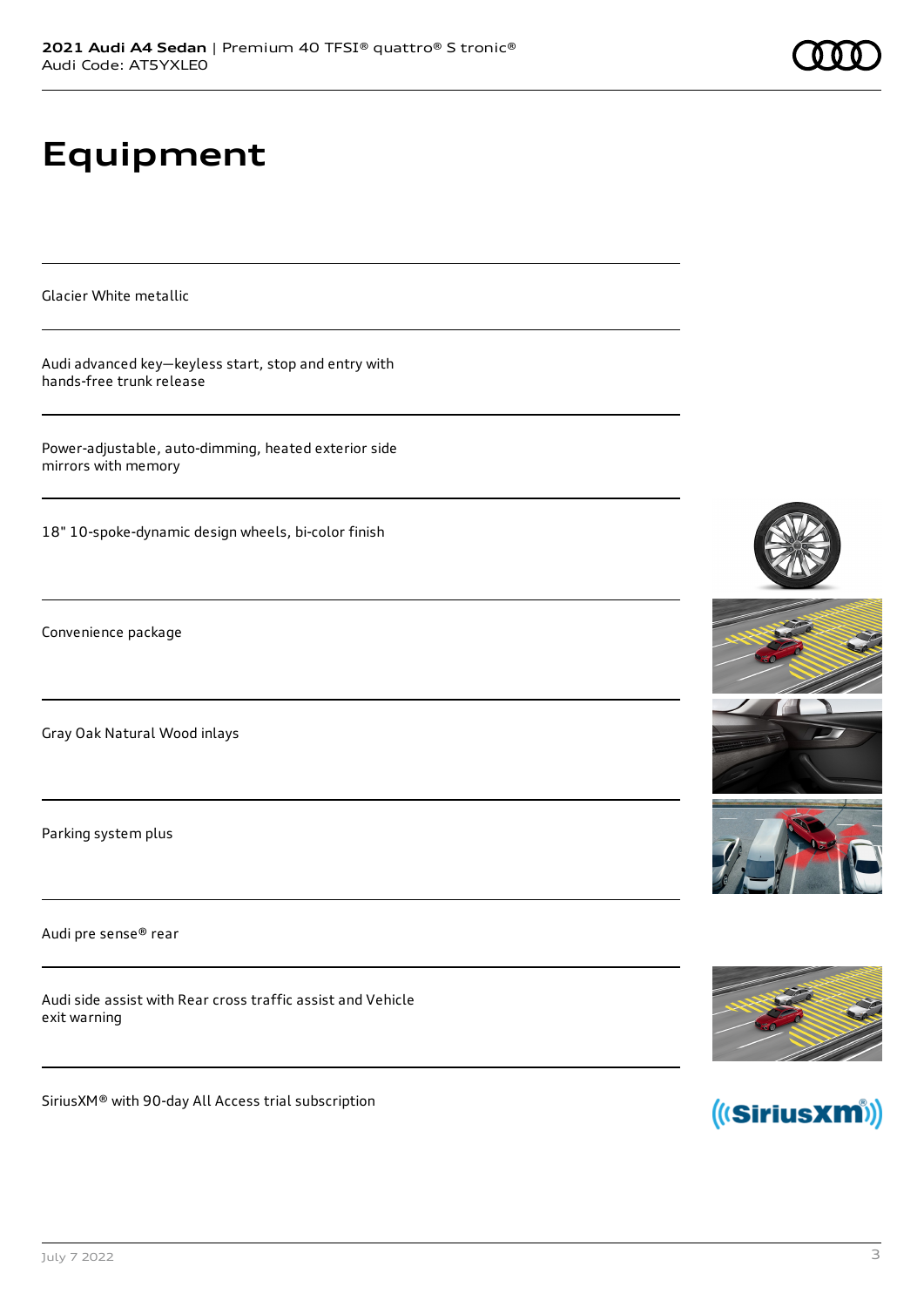## **Standard features**

## **Infotainment and Driver Assistance**

| 9S7             | Driver information system with 7" color<br>display                                 |
|-----------------|------------------------------------------------------------------------------------|
| 613             | Lane departure warning                                                             |
| 9ZX             | Preparation for mobile phone (Bluetooth®)<br>with streaming audio                  |
| 6K8             | Audi pre sense® city                                                               |
| 2H1             | Audi drive select <sup>®</sup>                                                     |
| IU1             | Audi smartphone interface                                                          |
| IW <sub>3</sub> | Audi connect® CARE assistance and security<br>services (limited time subscription) |
| KA <sub>2</sub> | Rearview camera                                                                    |
| 8G1             | High beam assist                                                                   |
| 9VD             | Audi sound system                                                                  |

### **Safety and Security**

| 4UH             | Driver and front passenger dual-stage<br>airbags                                  |
|-----------------|-----------------------------------------------------------------------------------|
| UH1             | Electromechanical parking brake                                                   |
| 8T2             | Cruise control system                                                             |
| VC <sub>2</sub> | Garage door opener (Homelink®)                                                    |
| 6Y <sub>2</sub> | Top speed electronically limited to 130 mph                                       |
| 4H <sub>5</sub> | Electronic child locks                                                            |
| QZ7             | Speed-sensitive electromechanical power<br>steering system                        |
| 7K6             | Tire pressure monitoring system (TPMS)                                            |
| 4X3             | Advanced Airbag Protection System                                                 |
| 3B7             | ISOFIX child seat mounting and Top Tether<br>anchorage point for outer rear seats |

| <b>Exterior</b> |                                                    |
|-----------------|----------------------------------------------------|
| 0PO             | Dual exhaust outlets                               |
| 1S1             | Tool kit & car jack                                |
| 1BA             | Five-link front and rear independent<br>suspension |
| 8FX             | LED headlights                                     |
| HU9             | 245/40 R18 all-season tires                        |
| 8VM             | LED taillights with dynamic turn signals           |
| 4KC             | Heat-insulating glass for side and rear<br>windows |
| 47R             | Aluminum trim around exterior windows              |

### **Interior**

| QE1              | Storage package                                                                            |
|------------------|--------------------------------------------------------------------------------------------|
| 3FE              | Power sunroof                                                                              |
| 7M1              | Aluminum front door sill inlays                                                            |
| 6NJ              | Light cloth headliner                                                                      |
| <b>9AO</b>       | Three-zone automatic climate control with<br>digital rear display                          |
| 417              | Auto-dimming interior rear view mirror with<br>digital compass and Integrated Toll Module® |
| QQ1              | LED interior lighting (entry, footwell, vanity,<br>door handles, console, ambient)         |
| 6E3              | Folding front center armrest                                                               |
| 4F <sub>2</sub>  | Electric tailgate/trunk lid release from inside                                            |
| 5XF              | Driver and front-passenger extendable sun<br>visors with illuminated vanity mirrors        |
| 3NT              | Split-folding rear seatback (40/20/40)                                                     |
| N <sub>1</sub> F | Leather seating surfaces                                                                   |
| 4A3              | Heated front seats                                                                         |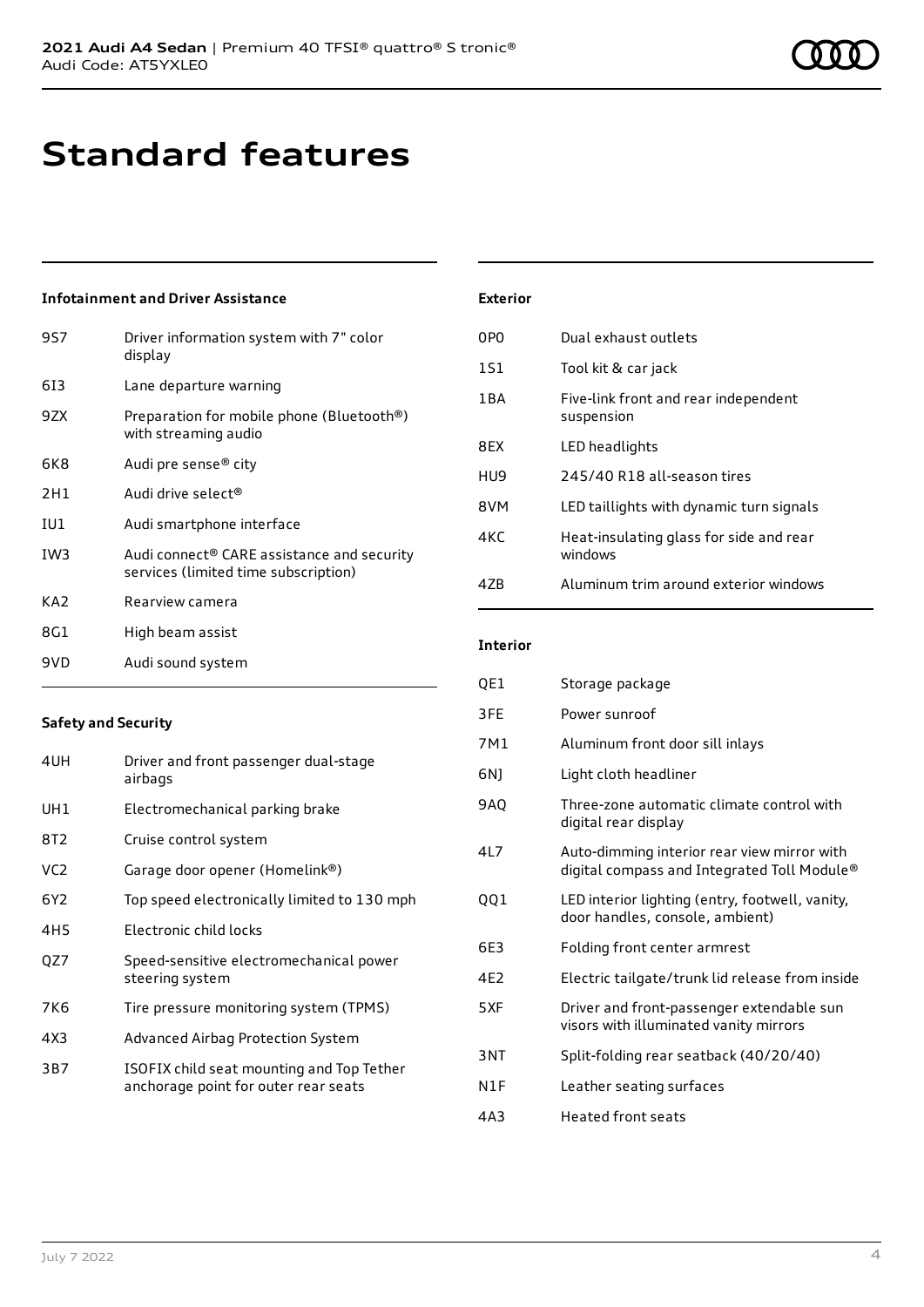## **Dealer remarks**

Certified. Glacier White Metallic 2021 Audi A4 40 Premium quattro quattro 7-Speed Automatic S tronic 2.0L TFSI Audi Certified pre-owned Certified, 7-Speed Automatic S tronic, quattro, Black w/Leather Seating Surfaces, Alarm System w/Motion Sensor, Audi Advanced Key, Audi Side Assist w/pre sense Rear, Auto-Dimming Exterior Mirrors, Convenience Package, Heated Steering Wheel, Memory for Driver's Seat, Parking System Plus, SiriusXM All Access Service, Wheels: 18" 10-Spk-Dynamic Design Bi-Color Finish.

Come find out why so many people buy their cars at Audi San Diego. We have a premium selection of pre-owned vehicles. All of our pre-owned vehicles have been inspected and reconditioned by experienced technicians and our finance department specializes in all types of credit. Recent Arrival! 24/31 City/Highway MPG

Audi Certified pre-owned Details:

\* Limited Warranty: 12 Month/Unlimited Mile beginning after new car warranty expires or from certified purchase date

\* Includes 24/7 Roadside Assistance emergency towing, collision, jump start, flat tire change, emergency fuel service, lock-out service, extrication service, Audi assist, CARFAX Vehicle History Report and SiriusXM satellite radio complimentary 90 day subscription. If Audi New Vehicle Limited Warranty (NVLW) coverage remains at time of CPO purchase, CPO Limited Warranty Coverage commences upon expiration of NVLW and continues until 5 years from vehicle's original in-service date with no mileage limitation. If NVLW coverage has expired at time of CPO purchase, CPO Limited Warranty coverage commences at time of purchase and continues for 12 months with no mileage limitation. Limited warranty is transferable between private parties.

- \* 300+ Point Inspection
- \* Roadside Assistance
- \* Warranty Deductible: \$0
- \* Vehicle History
- \* Transferable Warranty

- All prices subject to change without prior notice. Dealer not responsible for clerical input errors and third party mistakes. Please verify all pricing with dealer. - ADVERTISED PRICE PLUS GOVERNMENT FEES AND TAXES, ANY FINANCE CHARGES, ANY DEALER DOCUMENT PROCESSING CHARGE, ANY ELECTRONIC FILING CHARGE, AND ANY EMISSION TESTING CHARGE.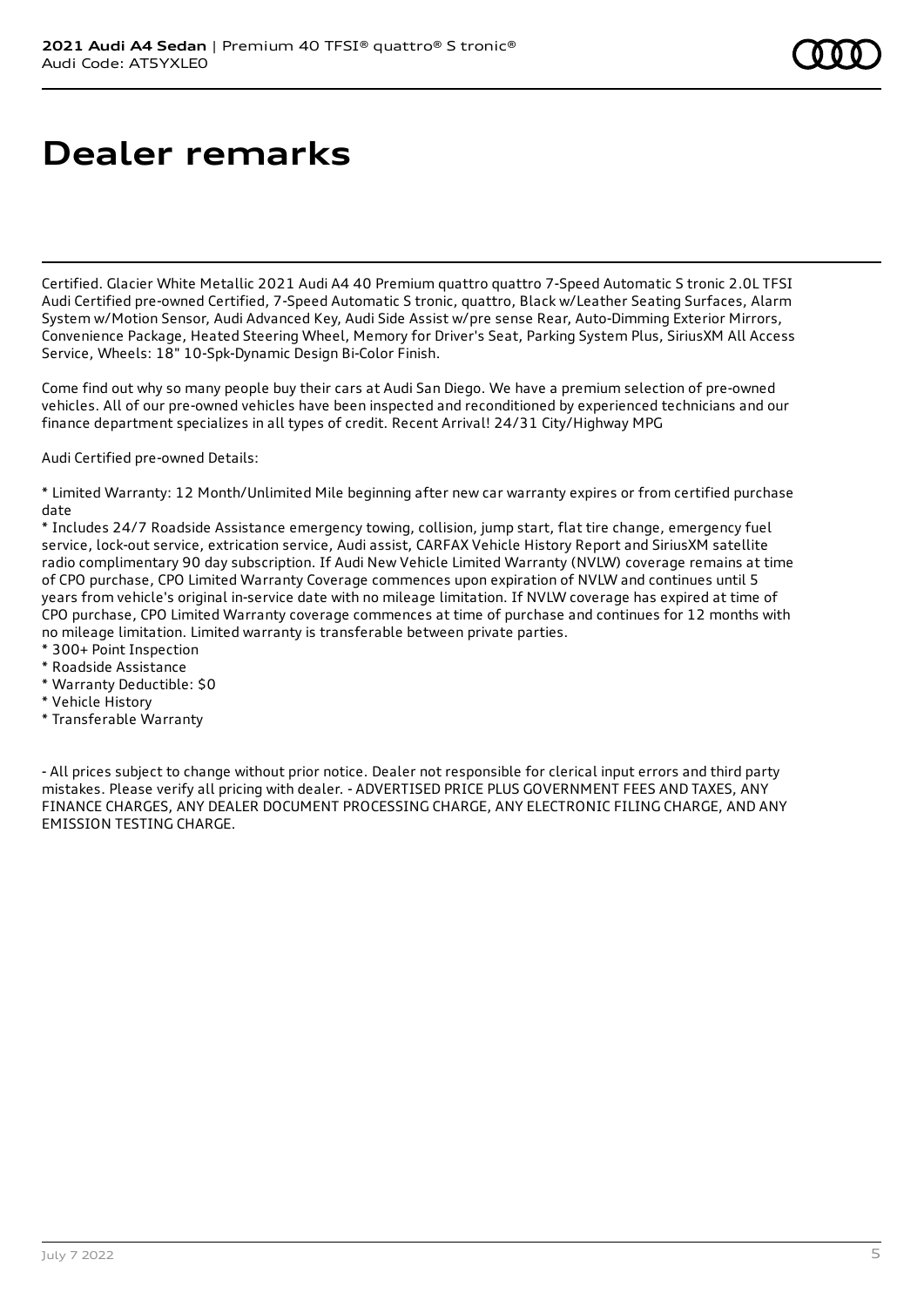## **Technical Specifications**

## **(1/2)**

## **Engineering | Performance**

| Engine type                                 | 2.0-liter four-cylinder                       |
|---------------------------------------------|-----------------------------------------------|
| Power Level                                 | 40                                            |
| Max. output                                 | 201 HP                                        |
| Displacement                                | 2.0 l                                         |
| Torque                                      | 236 lb-ft@rpm                                 |
| Valvetrain                                  | 16-valve DOHC with Audi valvelift<br>system   |
| Acceleration (0 - 60<br>mph)                | 6.3 seconds                                   |
| Engine block                                | Cast-iron                                     |
| Induction/fuel injection Turbocharged/TFSI® |                                               |
| Cylinder head                               | Aluminum-alloy                                |
| stroke                                      | Displacement/Bore and 1,984/82.5 x 92.8 cc/mm |
| Top track speed <sup>1</sup>                | 130 mph                                       |

| Suspension           |                                                                                                                  |
|----------------------|------------------------------------------------------------------------------------------------------------------|
| Front axle           | Five-link independent suspension                                                                                 |
| Rear axle            | Five-link independent suspension                                                                                 |
|                      |                                                                                                                  |
| <b>Brakes</b>        |                                                                                                                  |
| <b>Front brakes</b>  | 12.4 (ventilated disc) in                                                                                        |
| Rear brakes          | 11.8 (solid disc) in                                                                                             |
| Parking brake        | <b>Electromechanical</b>                                                                                         |
| <b>Body</b>          |                                                                                                                  |
| Material             | Lightweight construction<br>technology - multi-material body<br>construction (steel and aluminum<br>composition) |
| Corrosion protection | Multi-step anti-corrosion protection                                                                             |
|                      |                                                                                                                  |

### **Transmission | Drivetrain**

| Drivetrain type | quattro <sup>®</sup> with ultra technology                    |
|-----------------|---------------------------------------------------------------|
| Transmission    | Seven-speed S tronic <sup>®</sup> dual-clutch<br>transmission |

#### **Warranty | Maintenance**

| Warranty | 4-year/50,000-mile Audi New |
|----------|-----------------------------|
|          | Vehicle Limited Warranty    |

#### **Steering**

| Steering type                              | Speed-sensitive electromechanical<br>power steering system |
|--------------------------------------------|------------------------------------------------------------|
| Turning diameter, curb- 38.1 ft<br>to-curb |                                                            |
| Steering ratio                             | 15.9:1                                                     |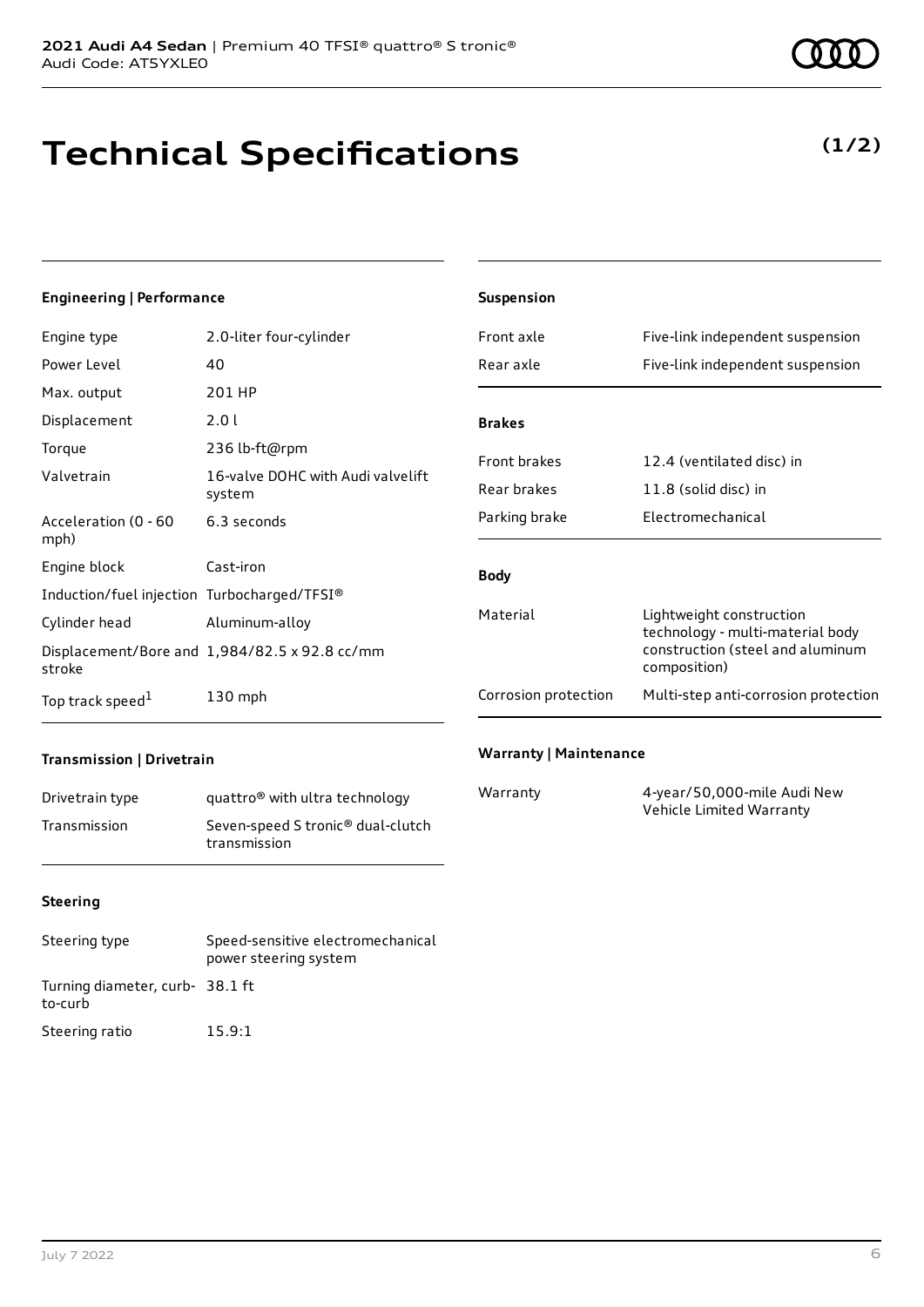# **Technical Specifications**

#### **Exterior Measurements**

| Height                           | 56.2 in   |
|----------------------------------|-----------|
| Overall width without<br>mirrors | 72.7 in   |
| Length                           | 187.5 in  |
| Wheelbase                        | 111.0 in  |
| Drag coefficient                 | $0.28$ Cw |
| Overall width with<br>mirrors    | 79.6 in   |
| Track rear                       | 61.2 in   |
| <b>Track front</b>               | 61.9 in   |
| Curb weight                      | 3,417 lb  |

#### **Interior measurements**

| Seating capacity                          | 5                     |
|-------------------------------------------|-----------------------|
| Shoulder room, rear                       | 54.5 in               |
| Head room with front<br>sunroof           | $37.3$ in             |
| Leg room, rear                            | 35.7 in               |
| Shoulder room, front                      | 55.9 in               |
| Head room with rear<br>sunroof            | 37.4 in               |
| Leg room, front                           | $41.3$ in             |
| Cargo volume, rear<br>seatbacks up/folded | $12.0/-$ cu ft, cu ft |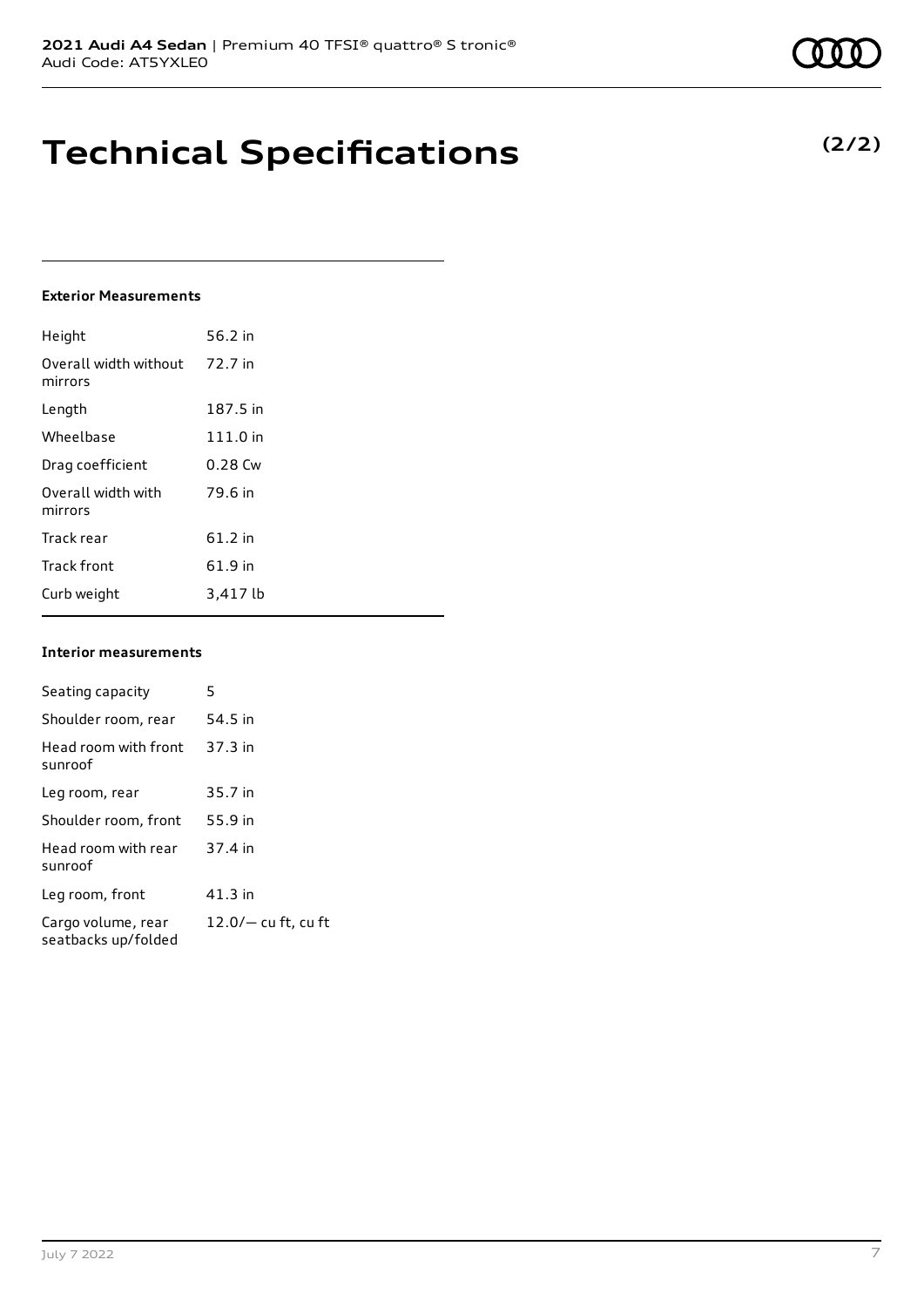## **Consumption- and emission**

**Consumption by NEDC**

combined 28 mpg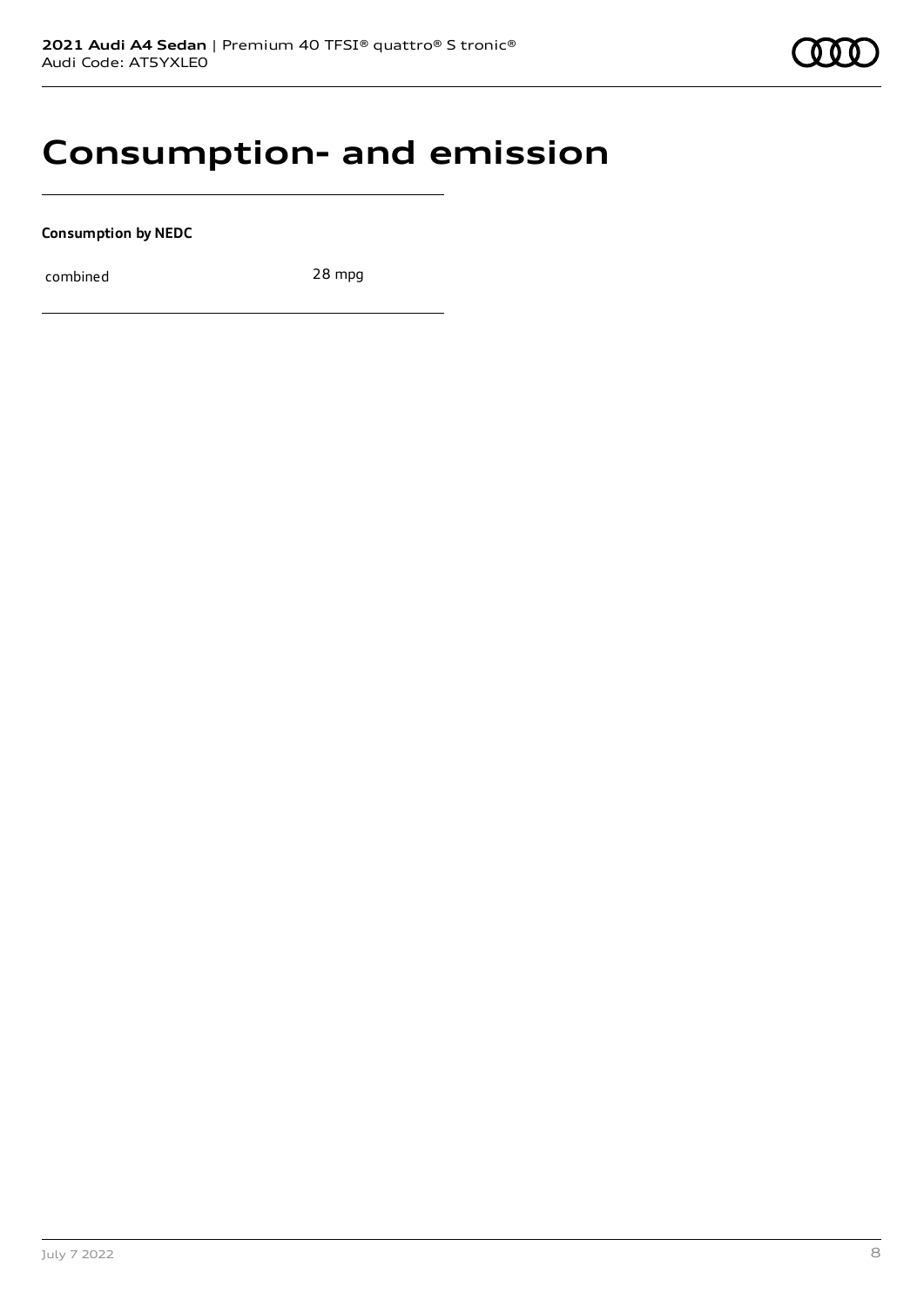

## **Contact**

Dealer **Audi San Diego**

9010 Miramar Rd 92126 San Diego CA

Phone: +18585788600 FAX: 8585789866

www: [https://www.audisd.com](https://www.audisd.com/)